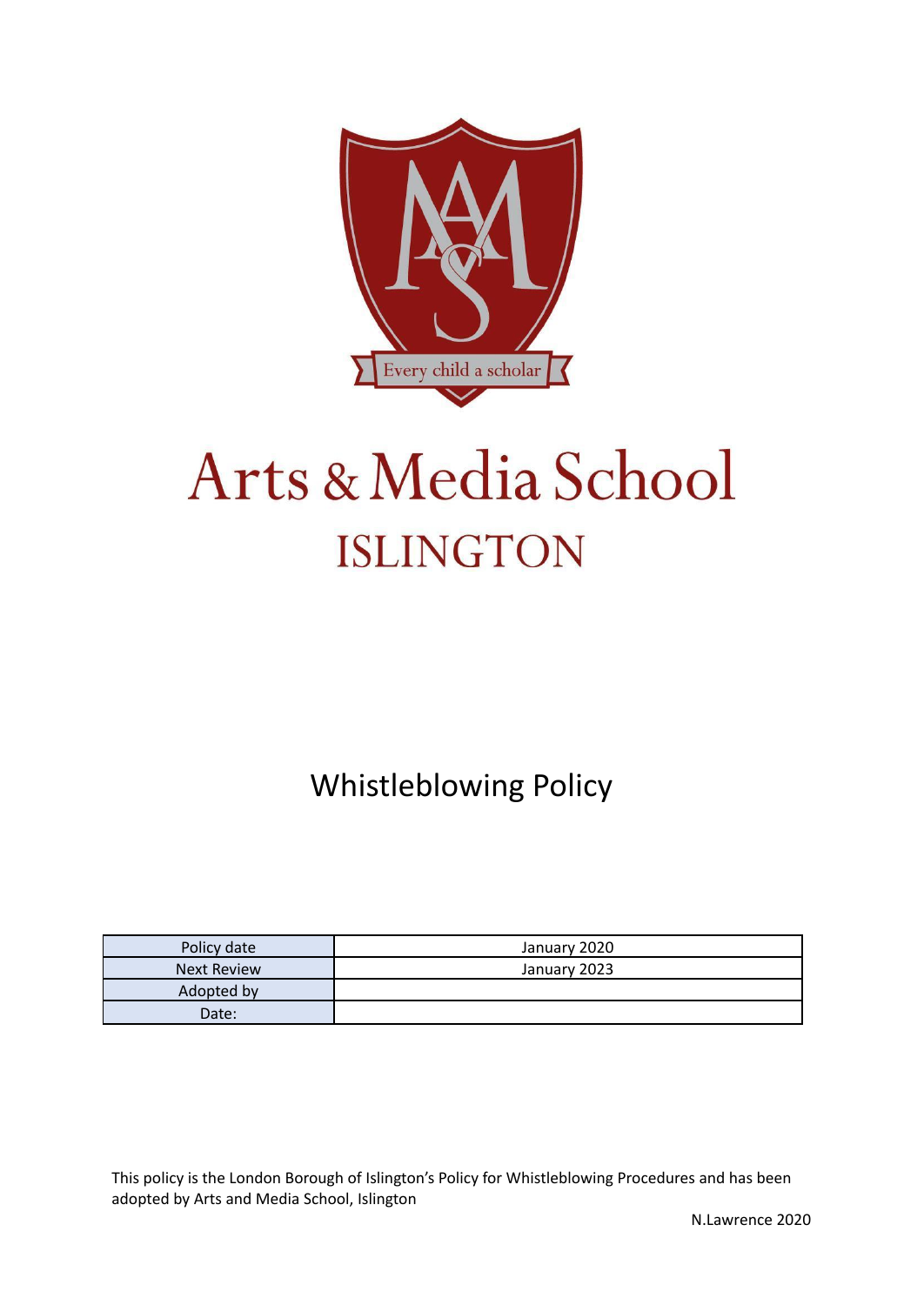# **Contents**

| 1. | Purpose                                      |                                                                 | $\overline{4}$ |
|----|----------------------------------------------|-----------------------------------------------------------------|----------------|
| 2. | Application of the policy                    |                                                                 | 4              |
| 3. | Key principles                               |                                                                 | 6              |
| 4. |                                              | The Whistleblowing Procedure                                    | 6              |
|    | 4.1.                                         | Stage 1: Reporting concerns                                     | 6              |
|    | 4.2.                                         | Stage 2: Investigation                                          | 7              |
|    | 4.3.                                         | Stage 3: Conclusion of the investigation and subsequent actions | $\overline{7}$ |
| 5. |                                              | Confidentiality                                                 | 7              |
| 6. | Anonymous allegations                        |                                                                 | 8              |
| 7. | Untrue allegations                           |                                                                 | 8              |
| 8. | <b>Dissatisfaction</b>                       |                                                                 | 8              |
| 9. | <b>Modern Slavery</b>                        |                                                                 | 8              |
|    | 10. Reporting outside the school and council |                                                                 | 8              |
|    |                                              | Appendix A: Sources of advice and support                       | 10             |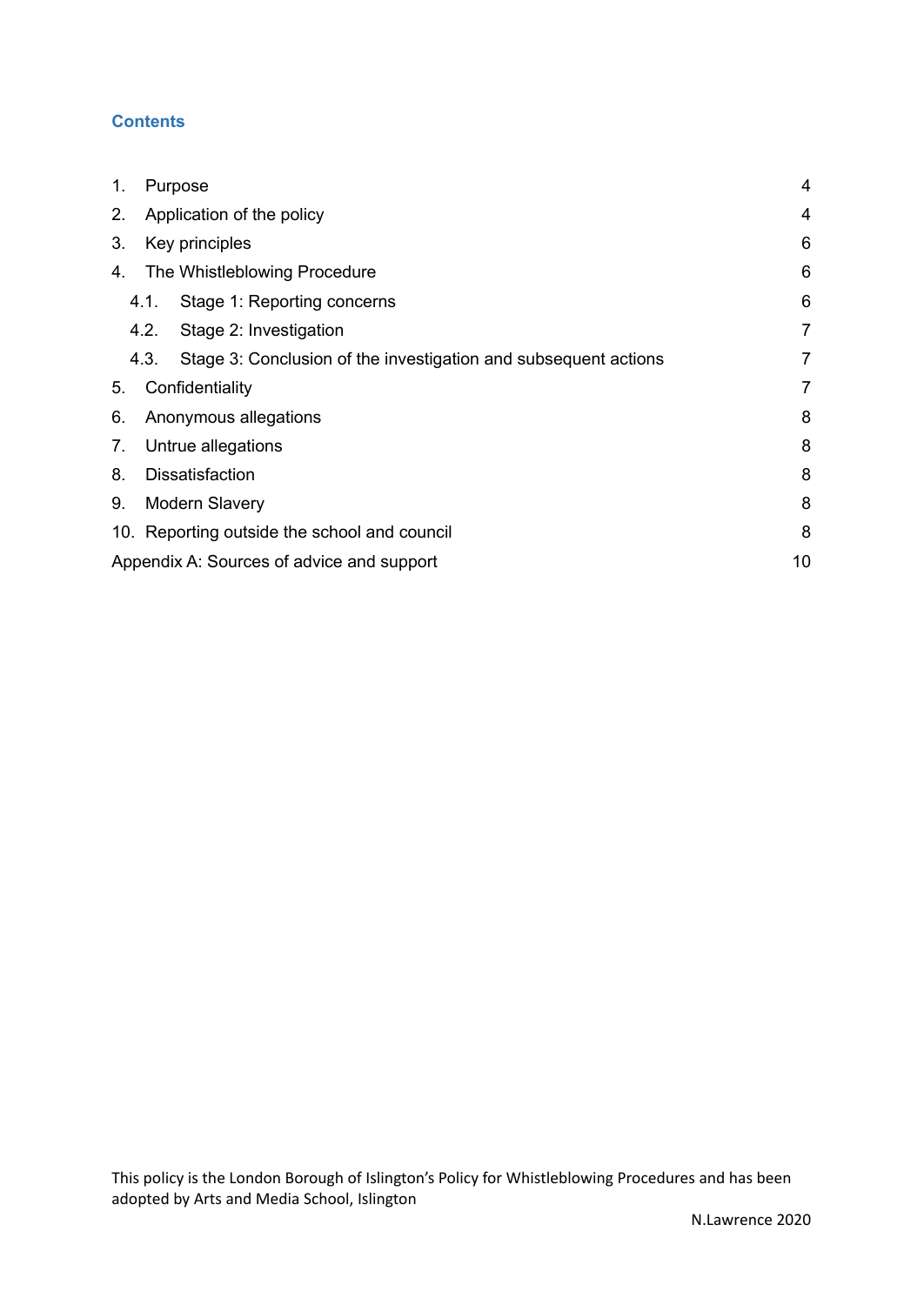#### <span id="page-2-0"></span>**1. Purpose**

- 1.1 The Procedure is designed to enable all employees to notify the Headteacher, Chair of Governors and the Council Whistle Blowing Officer (CWBO) of any reasonable suspicion of illegal or improper conduct that is made in the public interest and which would not normally be revealed due to fears of victimisation or retribution. This Procedure sets out the way in which individuals may raise a protected disclosure and how those disclosures will be dealt with.
- 1.2 This policy has been devised in accordance with the provisions of the Public Interest Disclosure Act 1998 and the Enterprise and Regulatory Reform Act 2013 which offer protection to employees who "blow the whistle" on their employer by making a qualifying disclosure. A disclosure is not protected unless the employee reasonably believes that the disclosure is made in the public interest.
- 1.3 The Procedure aims to:
	- encourage employees to feel confident in raising serious concerns and to question and act upon concerns of malpractice
	- provide avenues to raise those concerns and receive feedback on any action taken
	- ensure that employees receive a response to their concerns and are aware of how to pursue them if they are not satisfied
	- reassure employees that they will be protected from possible reprisals or victimisation if the disclosure is a qualifying disclosure.

### <span id="page-2-1"></span>**2. Application of the policy**

- 2.1 The Procedure can be used by any person who works or who has worked for the school. There is a separate procedure for pupils and parents to raise concerns about school related issues.
- 2.2 Whistleblowing occurs when a concern is raised about danger or illegality that affects others. The person 'blowing the whistle' will not necessarily be directly affected by the danger or illegality. Consequently, the whistle blower is not likely to have a personal interest in the outcome of any investigation into the concern(s). This is different from a complaint or grievance where the complainant is alleging that they have been personally poorly or unfairly treated.
- 2.3 The Procedure is not intended to cover matters that concern day to day issues relating to an employee's terms and conditions of employment or a complaint about another employee which can usually be referred to their line manager and/or their trade union representative, or if necessary be pursued using the School's Grievance Procedure.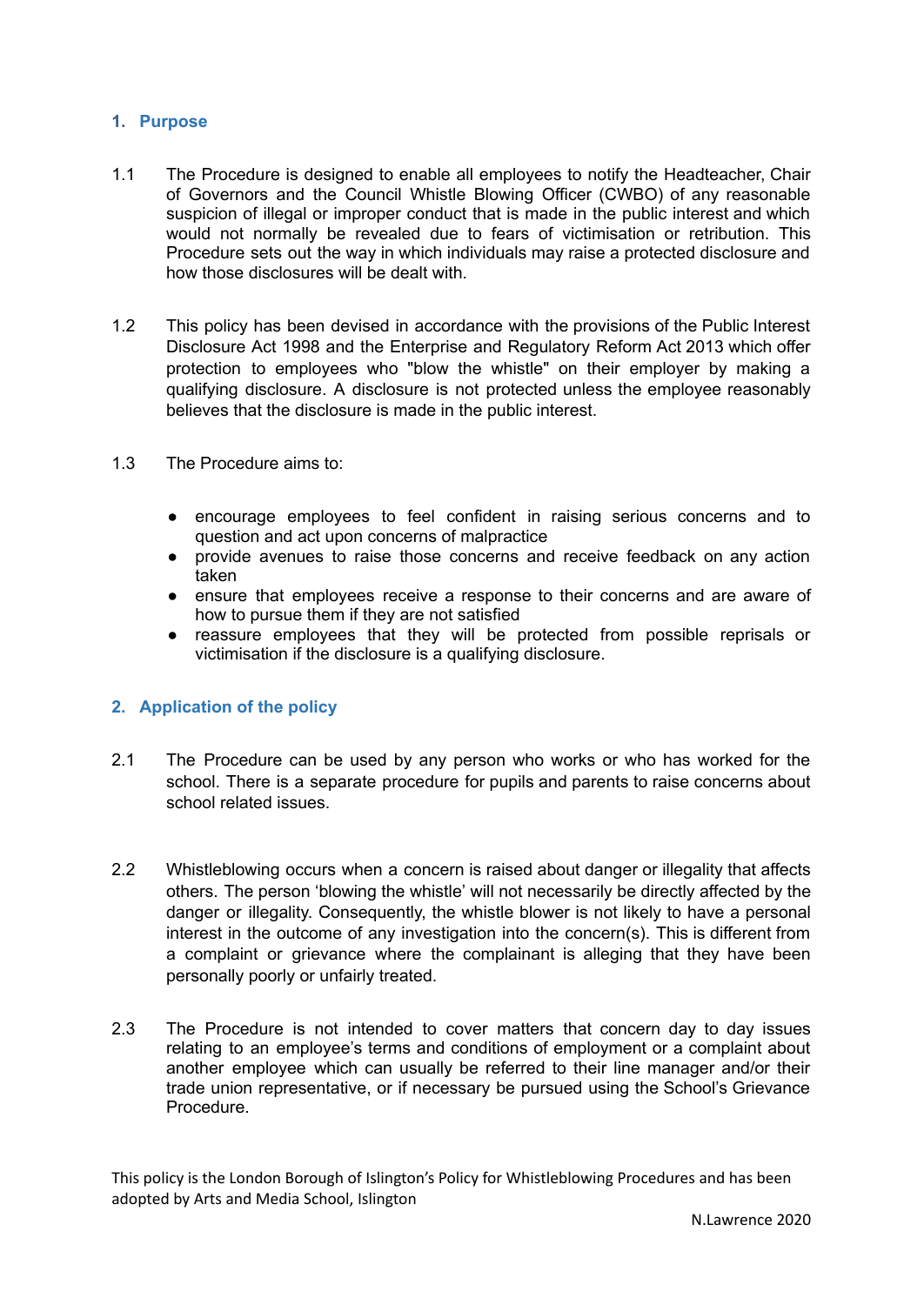- 2.4 In order for a disclosure to be protected under the Procedure, it must be made in the public interest.
- 2.5 Any concerns that employees have about any aspect of service provision or the conduct of employees, governors or others acting on behalf of the school can be reported under the Whistleblowing Procedure and must relate to:
	- a criminal offence
	- a failure to comply with a legal obligation
	- a miscarriage of justice
	- a danger to the health and safety of an individual
	- damage to the environment
	- a failure to comply with the school's policies and procedures
	- a significant breach of child protection and/or safeguarding policy and procedures
	- any conduct which may damage the school's reputation
	- a deliberate attempt to conceal to any of the above
- 2.6 In practice, as well as relating to the points outlined in 2.5, the disclosure could be about:
	- something that makes them feel uncomfortable in terms of known standards, their experience or the standards they believe the school or Islington Council subscribes to; or
	- something that is against the school's or Islington Council's procedures, rules and policies; or
	- something that falls below established standards of practice; or
	- something that amounts to improper conduct; or
	- the unauthorised use of public funds; or
	- fraud and corruption; or
	- a significant breach of child protection and/or safeguarding policy and procedures
	- homophobic, racial, religious, sexual or physical abuse of children, staff, governors, or other users or
	- conduct which is an offence or a breach of the law;
	- disclosures related to actual or potential miscarriages of justice;
	- health and safety risks, including risks to the public as well as other employees;
	- other unethical conduct;
- 2.7 Other parties may have a role within the Procedure including: Islington Council's Whistleblowing Officer (CWBO), the Local Authority Designated Officer (LADO) for concerns relating to Child Protection, the Health and Safety Manager as well as outside organisations such as Public Concern at Work (and diocesan officers in the case of a church school). Specific roles and responsibilities are outlined in [Appendix](#page-10-0) [A.](#page-10-0)

### **Matters outside the scope of the procedure**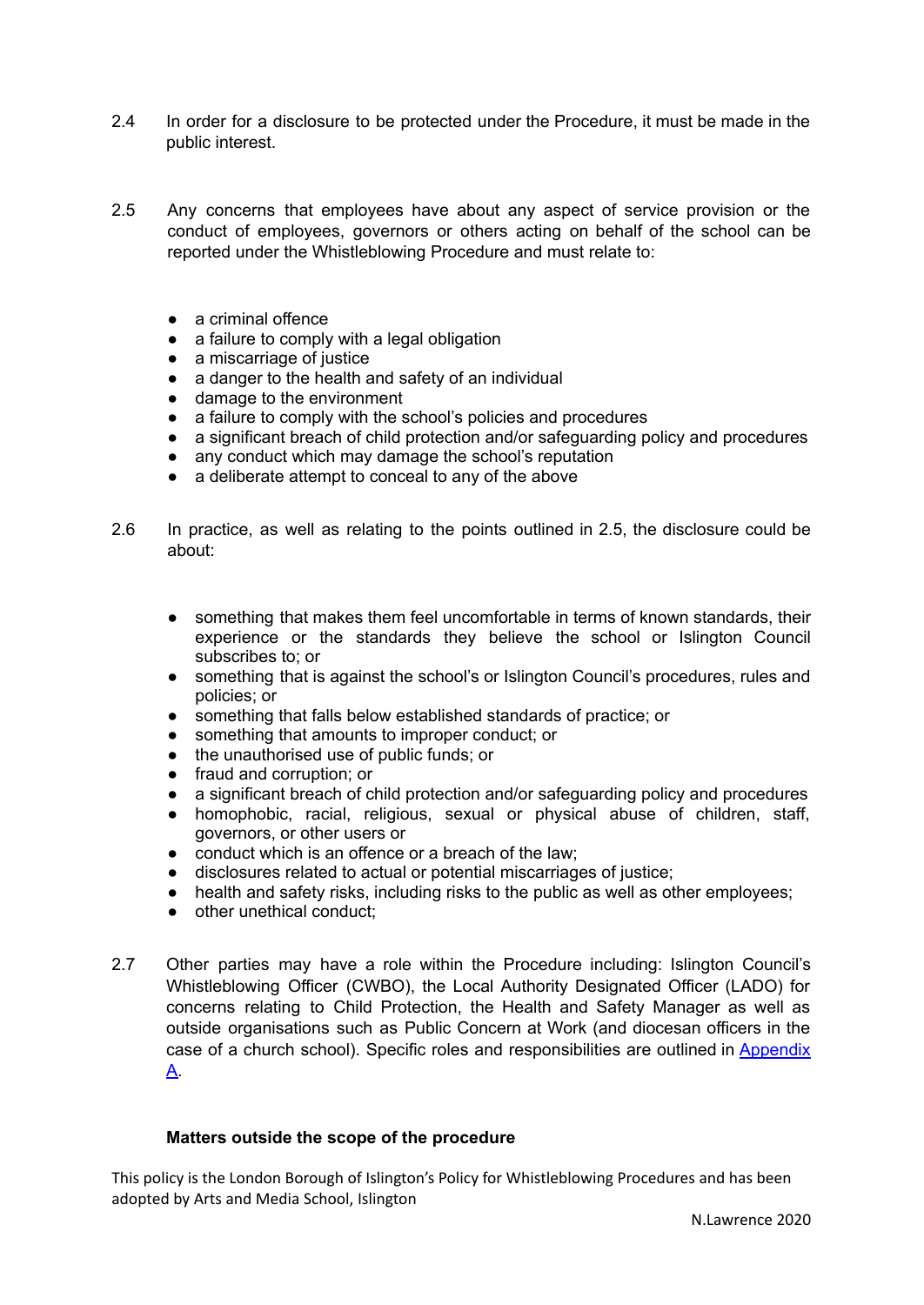2.8 Statutory whistleblowing protections do **not** normally cover day to day issues relating to an employee's terms and conditions of employment or a complaint about another employee, these can usually be referred to their line manager, or if necessary be pursued using the school Grievance Procedure.

**Note:** Employees generally do not receive statutory protection as a whistle blower when they complain merely about breaches of their own employment contract. A protected whistleblowing disclosure should have a public interest aspect to it. A grievance by contrast has no public interest factors, as it is a complaint about a particular employment situation. A grievance should be reported using the school Grievance Procedure, not the Whistleblowing Procedure. If employees are unsure about whether or not their concern raises a public interest matter, they may find it useful to seek further guidance.

- 2.9 There are other matters that may attract statutory whistleblowing protection, but nonetheless should be reported using other school procedures:
	- Matters that would normally be dealt with by the council's collective bargaining arrangements with its recognised trade unions.
	- Matters relating to child abuse which should be reported to the Headteacher or the schools' Designated Safeguarding Lead (DSL).
	- Matters relating to the protection of vulnerable adults. Further information is available on the Islington Council website: <https://www.islington.gov.uk/social-care-health/adult-abuse-or-neglect>. You can also make a referral at: *[dolsoffice@islington.gov.uk](mailto:dolsoffice@islington.gov.uk)* or in an emergency telephone 0207 527 3828.
	- For referral outside office hours in relation of child abuse or the protection of vulnerable adults contact the Emergency Duty Team on 020 7226 0992.
	- Allegations which you would normally make to Internal Audit concerning fraud or financial irregularity which should continue to be made direct to Internal Audit by calling 0207 527 4873 or email: [internal.audit@islington.gov.uk](mailto:internal.audit@islington.gov.uk)
	- Matters relating to modern slavery should be raised as under paragraph 4 below.
	- Complaints from parents and the public that relate to standards should be reported through the schools' Complaints procedure.

### <span id="page-4-0"></span>**3. Key principles**

- 3.1 The Procedure is designed to support the governors' and senior school leaders' commitment to the highest possible standards of conduct, openness, honesty and accountability. In line with that commitment it is expected that staff will report any serious concerns they might have about any aspect of the school's work or colleagues.
- 3.2 All staff have a professional duty to pass on any concerns involving the safeguarding or protection of children to someone who can deal with it. This will include concerns about fellow professionals, or anyone who works with or comes into contact with,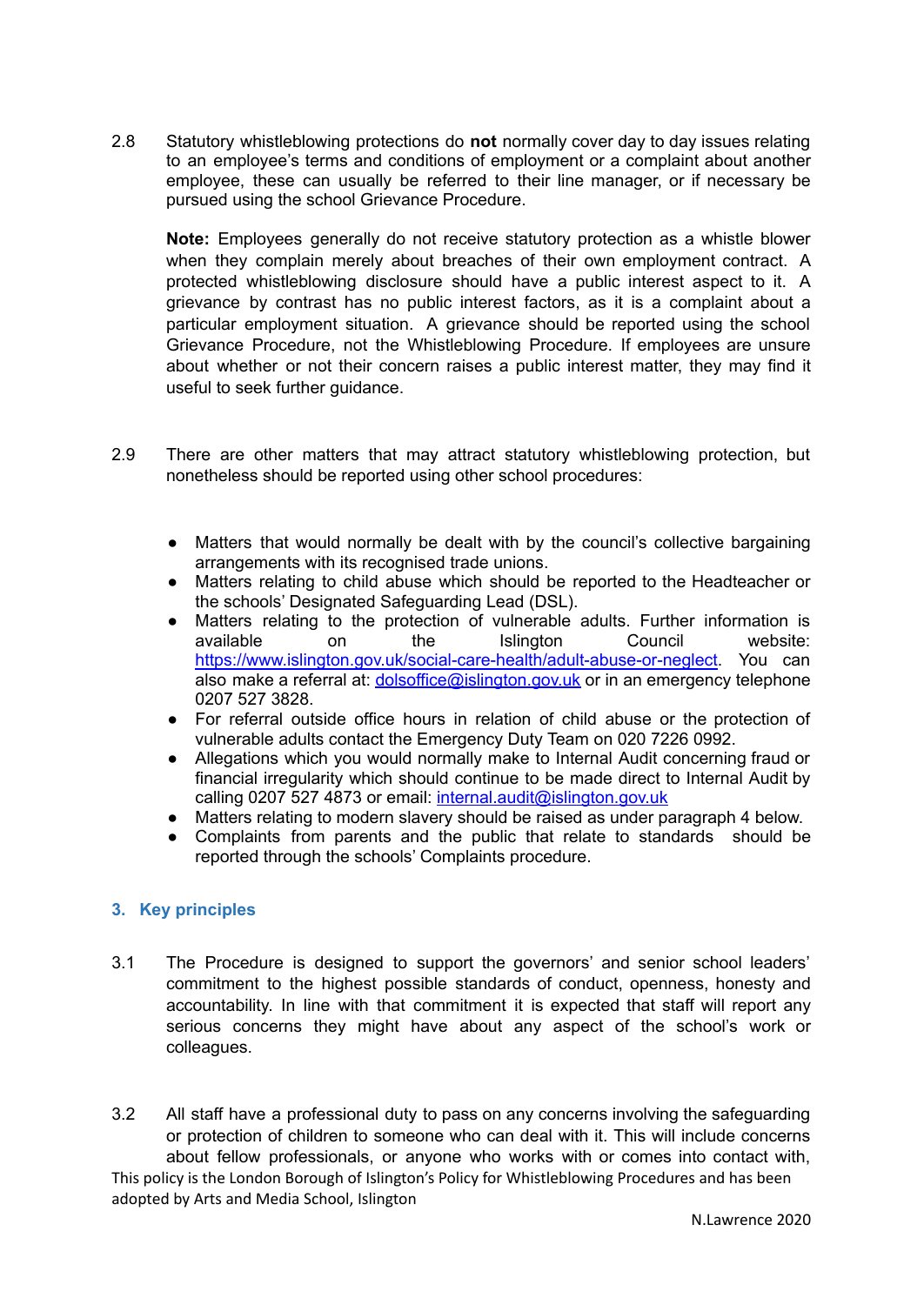children. These have to be dealt with in accordance with local child protection procedures.

- 3.3 A key commitment is that staff will be able to express their concerns without fear of being victimised or penalised in any way. The Procedure aims to encourage and enable staff to raise concerns internally, rather than ignoring the problem or taking it outside the organisation.
- 3.4 A whistle blower will not be victimised for raising a matter under this procedure. Victimisation of a whistle blower for raising a qualified disclosure will be a disciplinary offence.

### <span id="page-5-0"></span>**4. The Whistleblowing Procedure**

#### <span id="page-5-1"></span>**4.1. Stage 1: Reporting concerns**

- 4.1.1 Concerns should be raised with the Headteacher, or Deputy Headteacher or line manager as soon as any suspected malpractice becomes apparent. As the whistle blower would normally be a witness to events, and not a complainant, they do not need to wait for proof of malpractice before raising concerns.
- 4.1.2 If the whistle blower feels that they cannot raise the matter with their line manager (for example, if it is suspected that that person already knows about the malpractice, or appears to be ignoring it or where it is suspected that they may be involved), then the whistle blower will need to consider which of the following people may be the most appropriate:
	- The Deputy Headteacher
	- The Headteacher
	- The Chair of Governors
	- Council's Whistleblowing Officer, CWBO (see Appendix A)
- 4.1.3 All those receiving whistle blower reports must inform the Council's Whistleblowing Officer **within 24 hours**. The Council's Whistleblowing Officer will inform the Director of Schools and Young People's Services and Head of Schools HR (and diocesan officers in the case of a church school) as appropriate.
- 4.1.4 When reporting a concern the whistle blower should provide as much information and detail as possible. In particular you should provide the full names of the people involved, including the names of staff or contractors, dates of events and any relevant documentation.
- 4.1.5 Initial enquiries will be made by the line manager **within 3 days** to determine whether the concern falls within the scope of the Procedure and if so, whether an investigation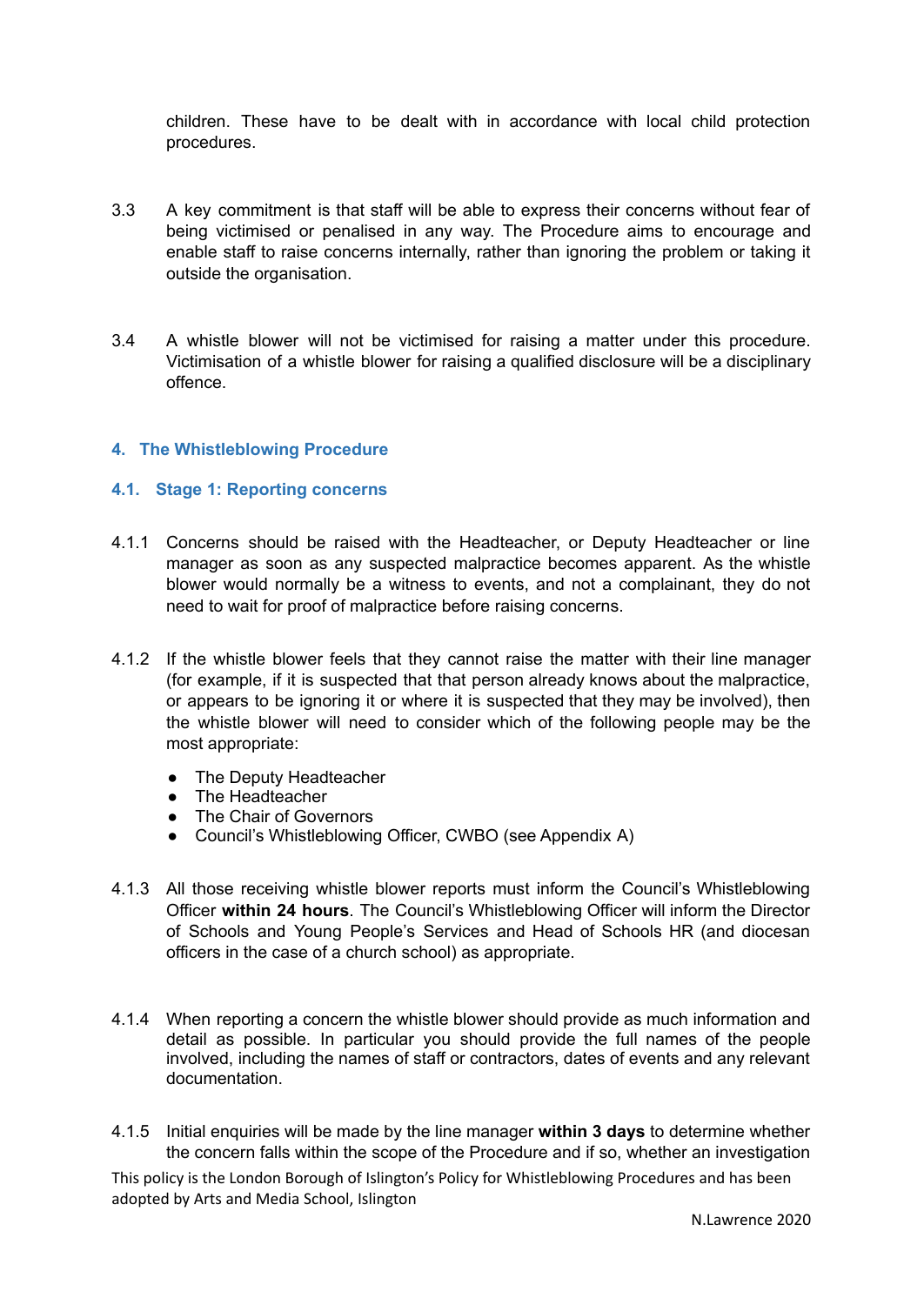is appropriate; the whistle blower will be kept informed of progress and action being taken. When making a decision the line manager will consider whether continuing with an investigation is in the public interest.

4.1.6 The person who receives the line manager's recommendations (Headteacher or Responsible Officer) must ensure that it is acted on fully unless there is a good reason for not doing so. If there is a good reason for not acting on the recommendation, these must be reported to the next meeting of the Governing Body.

# <span id="page-6-0"></span>**4.2. Stage 2: Investigation**

- 4.2.1 If it is determined that an investigation is to be undertaken the next steps will include:
	- An interview with the whistle blower **within 10 working days** of the initial concern being raised. The whistle blower can be accompanied at the interview by a trade union representative, a work place colleague;
	- If the initial concerns were made verbally, then the whistle blower will be asked to provide a written statement;
	- The whistle blower will receive a written acknowledgement of the report and be informed of the action being taken to investigate the concern;
	- The whistle blower where possible will be kept informed of the progress and likely timescales of the investigation unless the investigating officer believes that there is a risk of the investigation being prejudiced;
	- In some circumstances, the matter will be referred to an outside agency such as the police.

## <span id="page-6-1"></span>**4.3. Stage 3: Conclusion of the investigation and subsequent actions**

- 4.3.1 If the allegation is not proven or there is insufficient evidence on which to base a conclusion, the whistle blower will be advised accordingly.
- 4.3.2 In cases where action is necessary as a result of the allegation, a report will usually be sent to the Headteacher or the Chair of Governors, who will be responsible for implementing the recommendations in the report. The whistle blower will be advised when the investigation is complete but it may not always be possible to provide the details of the findings as this may be confidential.
- 4.3.3 If the investigation concerns inappropriate action by the Headteacher or Governors, the report will be sent direct to the Council's Whistleblowing Officer and to the Director of Schools and Young People's Services (and diocesan officers in the case of a church school.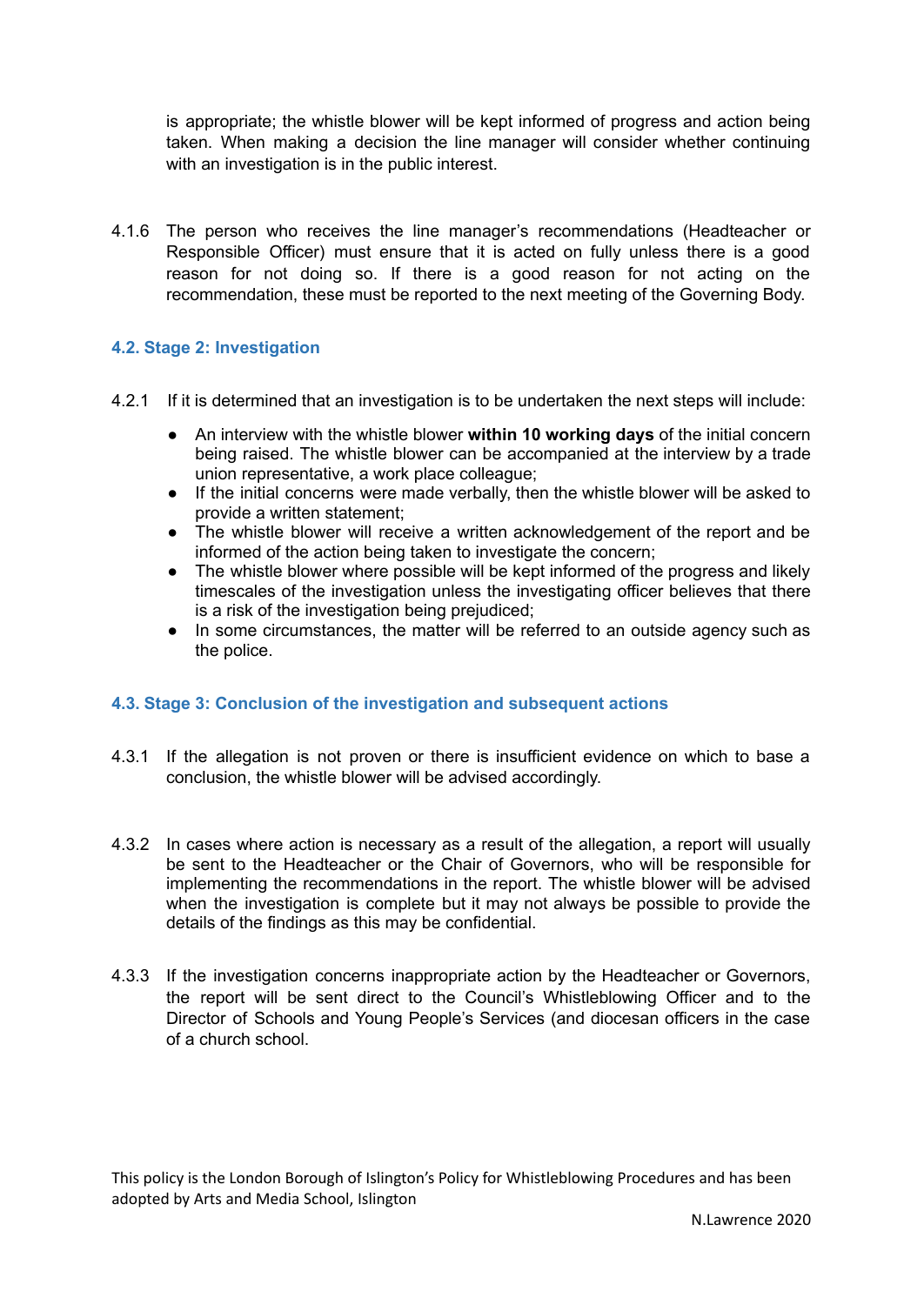## **Other points to note**

### <span id="page-7-0"></span>**5. Confidentiality**

- 5.1 All concerns will be treated in confidence and every effort will be made not to reveal the identity of the whistle blower. However, in order to investigate the matter properly it is impossible to guarantee complete confidentiality.
- 5.2 Some cases are clearly so serious that police may have to be involved. In these cases it may be necessary to reveal the identity of individuals.
- 5.3 While these procedures are being carried out, all parties will need to agree that the issue will be kept confidential. The whistle blower's identity will be kept confidential unless they are happy to be named, or unless there are grounds to believe that they have acted maliciously. If there are no such grounds, the manager will only reveal the identity if:
	- they have to do so by law;
	- the information is already known;
	- it is revealed in confidence to a qualified lawyer in order to get legal advice; or
	- the whistle blower has to provide evidence at a disciplinary hearing or other proceedings.

#### <span id="page-7-1"></span>**6. Anonymous allegations**

- 6.1 Whistle blowers are encouraged to give their name when raising concerns. From a practical perspective, anonymous allegations are likely to be more difficult to investigate, and protection against reprisals and feedback can be afforded only to identifiable individuals.
- 6.2 Whilst it is accepted that anonymous allegations do not carry the same weight, any such reports received by the school will be considered at its discretion. In exercising this discretion account will be taken of the seriousness, credibility of the matters raised and the likelihood of confirming the allegation from the sources quoted. The decision whether to investigate an anonymous allegation will be made by the Headteacher and/or the Chair of Governors and/or Council's Whistleblowing Officer.

#### <span id="page-7-2"></span>**7. Untrue allegations**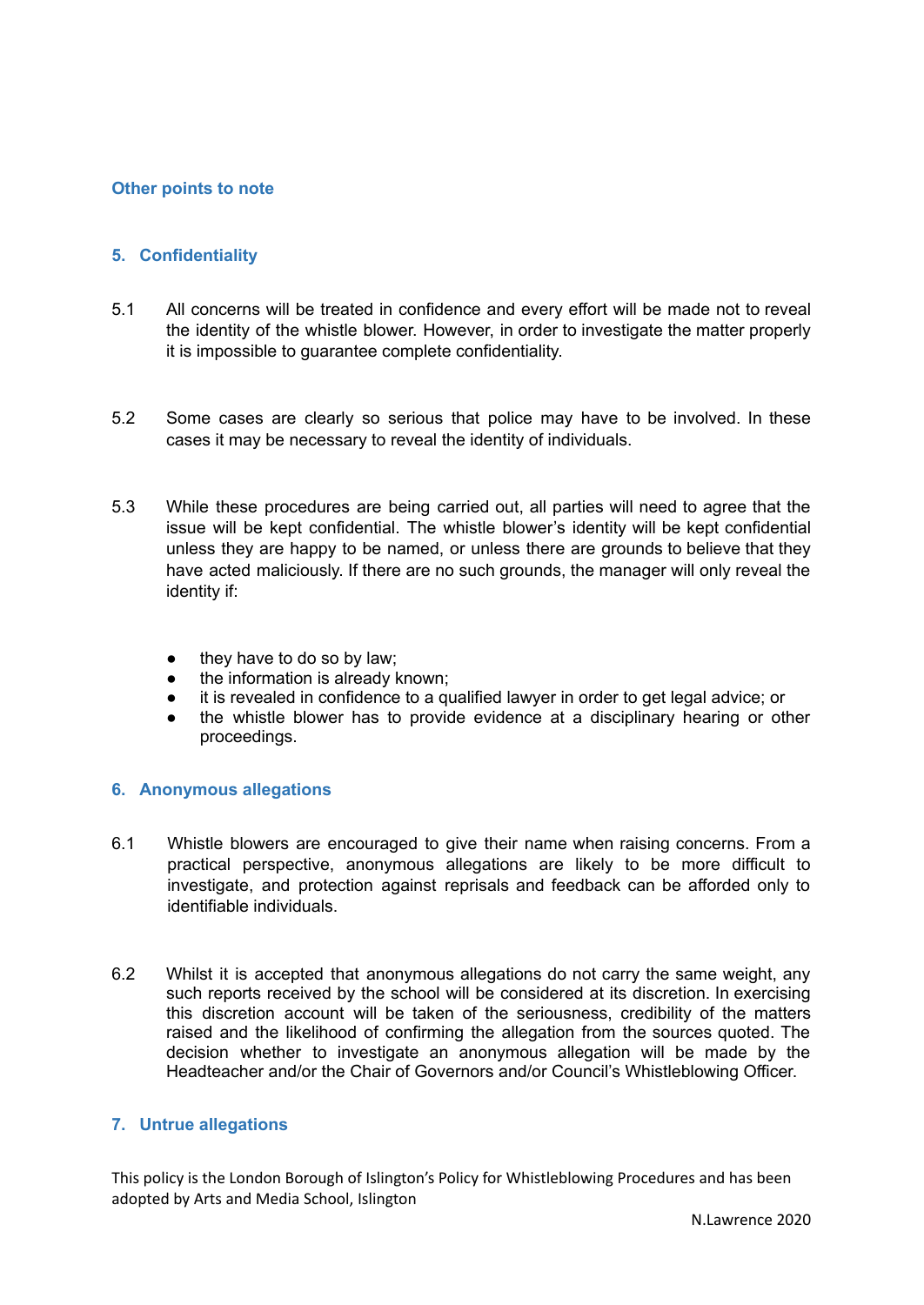7.1 If the allegation was considered to be made frivolously, maliciously or for personal gain, disciplinary action may be taken against the individual.

# <span id="page-8-0"></span>**8. Dissatisfaction**

8.1 If any member of staff is unhappy with the response, they can take the matter to a higher level or one of the organisations listed in this policy.

# <span id="page-8-1"></span>**9. Modern Slavery**

- 9.1 Modern slavery is the illegal exploitation of people for personal or commercial gain, often in conditions which the victim cannot escape. Islington is committed to ensuring that this exploitation does not occur in any of the Council's or Schools' activities and that staff and the public have the opportunity to report suspicions to the appropriate place.
- 9.2 Staff who suspect that modern slavery or human trafficking may be happening through any of the school or council's activities, particularly in service delivery via third parties, should contact the Council's Head of Internal Audit, Investigations and Risk Management immediately (Tel: 020 7974 2211).
- 9.3 More information and advice can be found on the government's website on modern slavery: <https://www.gov.uk/government/collections/modern-slavery>

### <span id="page-8-2"></span>**10. Reporting outside the school and council**

10.1 This procedure is intended to provide whistle blowers with an avenue within the school and council to raise concerns. The school hopes you will be satisfied with any action taken. If you are not, and if you feel it is right to take the matter outside the school and council following completion of the process set out above, the full list of bodies and people who you can make a disclosure to can be found by following the link below:

[https://www.gov.uk/government/publications/blowing-the-whistle-list-of-prescribed-pe](https://www.gov.uk/government/publications/blowing-the-whistle-list-of-prescribed-people-and-bodies) [ople-and-bodies](https://www.gov.uk/government/publications/blowing-the-whistle-list-of-prescribed-people-and-bodies)

- 10.2 A report made externally, i.e. to the police, media or Member of Parliament, will only be protected and count as a qualifying disclosure under the legislation if the following apply:
	- the report is in the public interest: if you honestly and reasonably believed the information and any allegation contained in it to be substantially true,
	- the allegation has not been made for personal gain,
	- the allegation has already been raised with the school and council, unless you reasonably believed you would be victimised or that there may be a cover-up or that the matter is exceptionally serious.

Also a disclosure is not a qualifying disclosure if: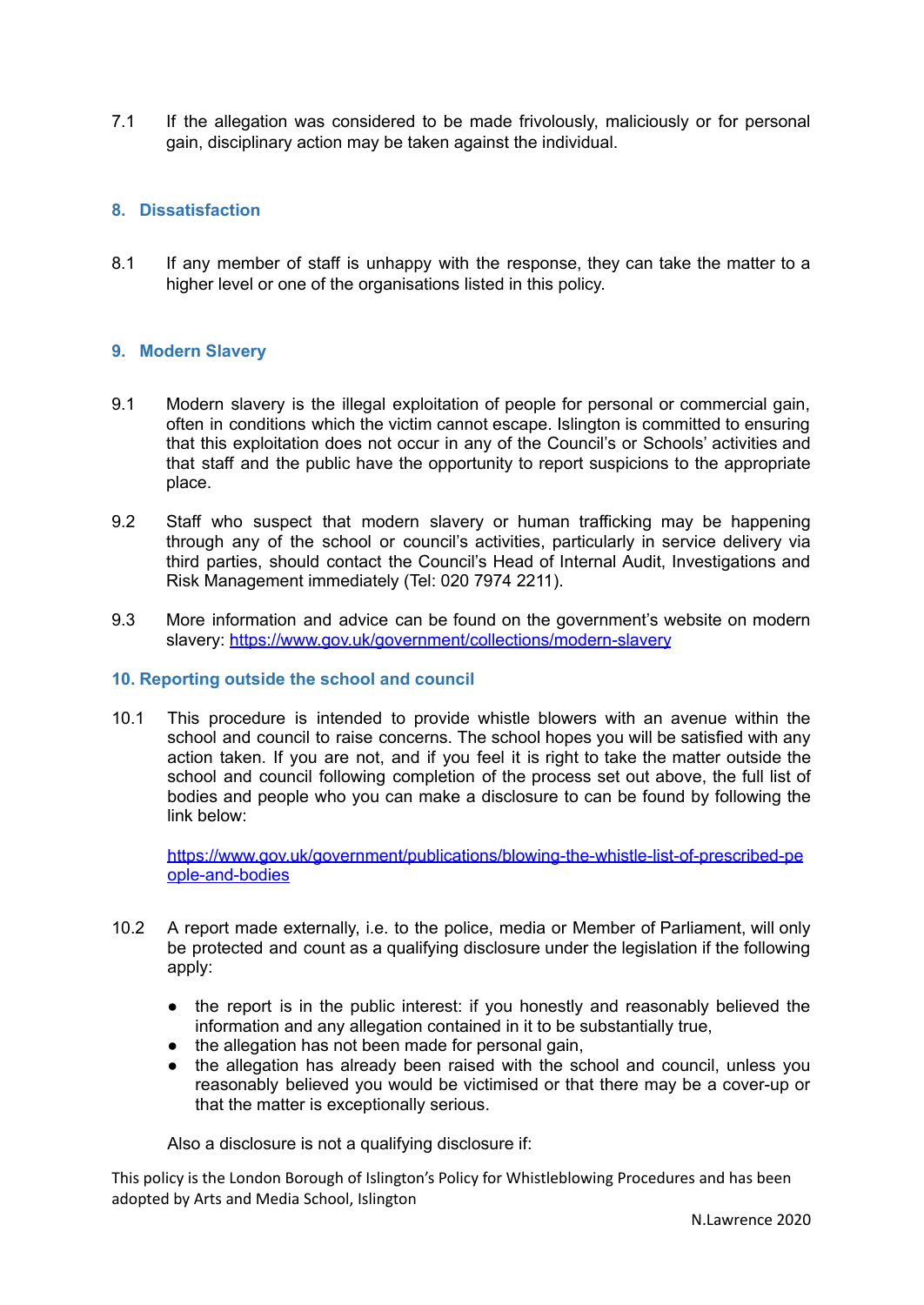- by making the disclosure, you have committed an offence (e.g. under the Official Secrets Act 1989), or
- the information should be protected from disclosure because of legal professional privilege (e.g. the disclosure has been made by a legal adviser (or their secretary) who has acquired the information in the course of providing legal advice).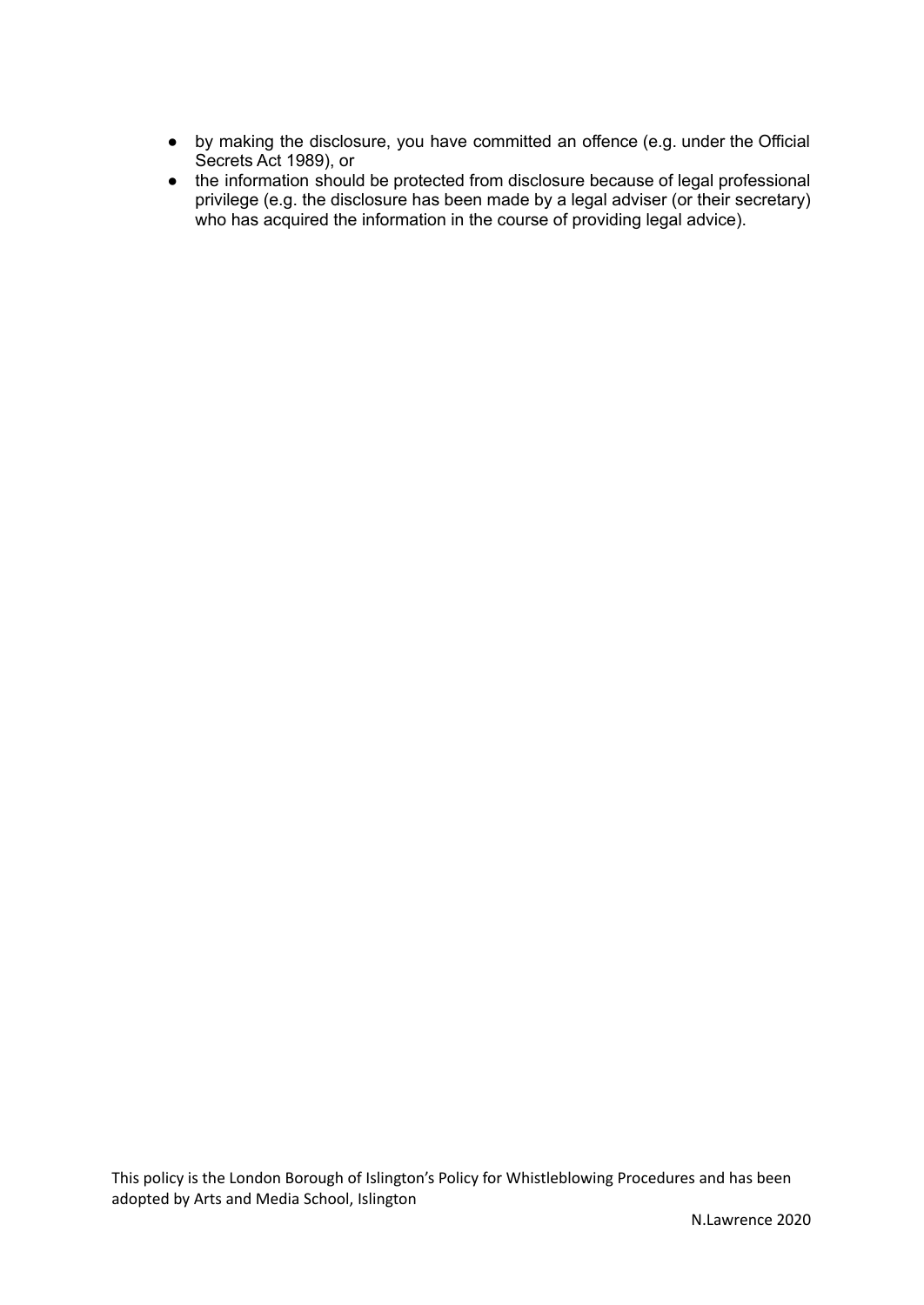## <span id="page-10-0"></span>**Appendix A: Sources of advice and support**

Staff can receive advice from a relevant professional in the school and Islington Council before making a report under this procedure. For Islington Council, this will include:

- Islington Council Whistleblowing Officer, CWBO (07979834012)
- Local Authority Designated Officer, LADO (020 7527 8066)
- Health & Safety Manager (020 7527 5971)
- Head of Schools' Human Resources (020 7527 5677)
- Diocesan officers (in the case of a church school).

Employees who suspect fraud, corruption or other financial irregularities should ensure this is reported to the CWBO for possible investigation. Normally, the employee would first report any suspicion of such irregularity to their headteacher who will in turn report it to the CWBO. In most cases this will be done through the line management structure. Exceptionally, if employees believe the matter cannot be resolved in this way, they should report it direct to the CWBO.

Employees who have concerns which relate to Child Protection should ensure this is reported to the LADO for possible investigation. Normally, the employee would first report any suspicion of such irregularity to their headteacher who will in turn report it to the LADO. In most cases this will be done through the line management structure. Exceptionally, if employees believe the matter cannot be resolved in this way, they should report it direct to the LADO.

For a full list of bodies and person who you can make a disclosure to see:

[https://www.gov.uk/government/publications/blowing-the-whistle-list-of-prescribed-people-an](https://www.gov.uk/government/publications/blowing-the-whistle-list-of-prescribed-people-and-bodies) [d-bodies](https://www.gov.uk/government/publications/blowing-the-whistle-list-of-prescribed-people-and-bodies)

Alternatively, you may wish to ask for confidential help from your trade union or your professional organisation.

You may also contact the following organisations outside the council for assistance with your concern:

- Audit Commission Public Interest Disclosure Act Hotline Tel: 020 7630 1019
- Public Concern at Work, now known as Protect Tel: 020 3117 2520 or visit their website: <http://www.pcaw.org.uk/>
- For additional support you can contact the Employee Assistance Programme (EAP)

Phone: 0800 243 458

Website: <http://www.workplaceoptions.co.uk/member-login.asp>